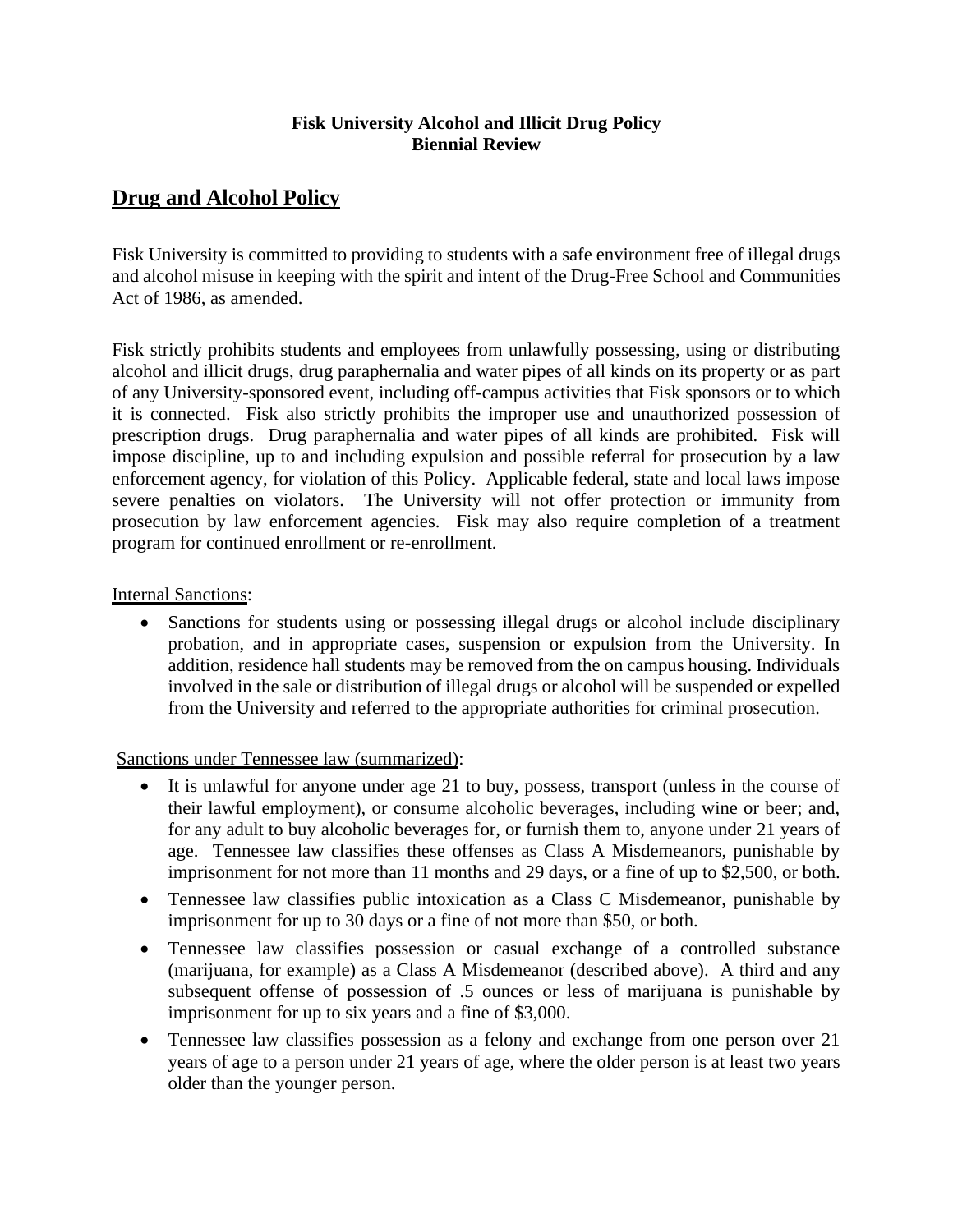• Tennessee law provides punishment of one to six years imprisonment and a fine of \$5,000 for the first offense of possession of more than .5 ounces of marijuana under circumstances where the intent to resell may be implicit. Manufacturing or distributing, as well as possession of a substantial quantity of a controlled substance, is punishable by imprisonment of up to 15 to 60 years and a \$500,000 fine.

## Sanctions under Federal law (summarized):

The following summarizes some of the penalties that can apply for illegal possession of a controlled substance under federal law:

- First conviction: up to one (1) year imprisonment and a fine of at least \$1,000, but not more than \$100,000, or both.
- After one prior drug conviction: at least 15 days in prison, not to exceed two (2) years, and a fine of at least \$2,500, but not more than \$250,000, or both.
- After two or more prior drug convictions: at least 90 days in prison, not to exceed three (3) years, and a fine of at least \$5,000, but not more than \$250,000, or both.

For crack cocaine, courts impose special sentencing: Mandatory minimum of five (5) years in prison, not to exceed 20 years, and a fine of up to \$250,000, or both, if: (a) the first conviction and the amount of crack possessed exceeded five grams; (b) it is the second crack conviction and the amount of crack possessed exceeded three grams; or (c) it is the third or subsequent crack conviction and the amount of crack possessed exceeded one gram.

## Additional Sanctions:

Additional sanctions that can be imposed against a person for illegal possession of a controlled substance include, without limitation, the following:

- Forfeiture of personal and real property used to possess or to facilitate possession of a controlled substance if that offense is punishable by more than one year imprisonment.
- Forfeiture of vehicles, boats, aircraft or any other entity used to transport or conceal a controlled substance.
- A civil fine of up to \$10,000.
- Denial of federal benefits, such as student loans, grants, contracts and professional and commercial licenses, up to one year for the first offense, and up to five years for a second or subsequent offense.
- Ineligibility to purchase a firearm.

**The use of alcohol can lead to serious health risk:**

- loss of muscle control, poor coordination, slurred speech
- fatigue, nausea, headache
- increased likelihood of accidents
- impaired judgment
- possible respiratory paralysis and death

#### **Heavy drinking can lead to:**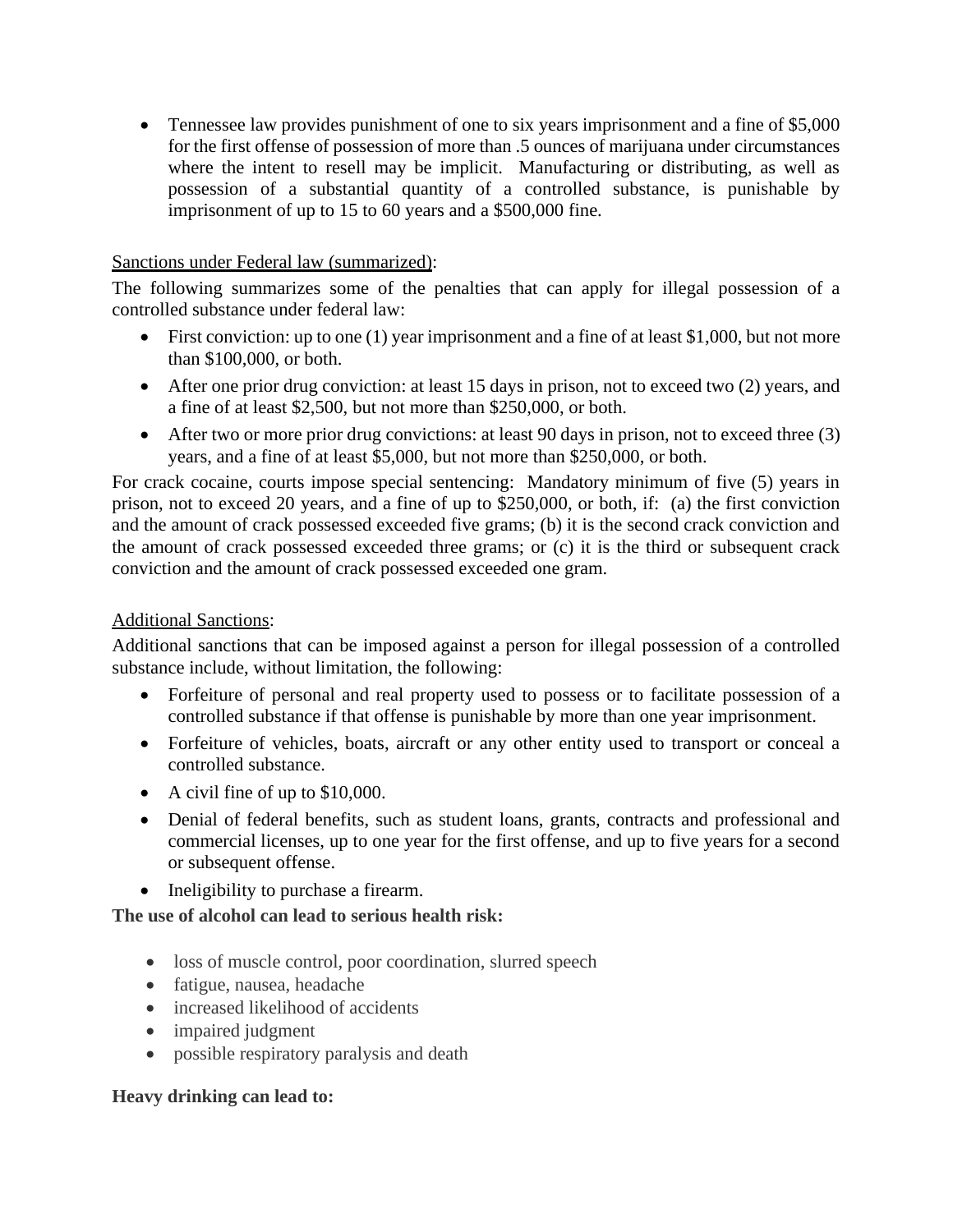- alcoholism
- increased risk of cirrhosis, ulcers, heart disease, heart attack, and cancers of liver, mouth, throat, and stomach
- hallucinations
- personality disorders

# **Health risks associated with the use of illegal drugs include:**

- increased susceptibility to disease due to a less efficient immune system
- increased likelihood of accidents
- personality disorders
- addiction
- death by overdose
- anemia
- poor concentration

Additional information about how the use of drugs and/or alcohol affects your health is available through the Fisk University Counseling Center (M-F, 8am-5pm).

For additional information, please refer to: www.whitehousedrugpolicy.gov/drugfact/index.html and [https://niaaa.nih.gov/publications/brochures-and-fact-sheets.](https://niaaa.nih.gov/publications/brochures-and-fact-sheets)

The following services and referrals are available in the surrounding community:

• Alcoholics Anonymous – (615) 831-1050 or (800) 559-2252

# **Toll-Free Information and Referral Services:**

- Cocaine Hotline: 800-COCAINE
- Drug Abuse Information Line: 800-522-5353
- National Institute on Drug Abuse: 800-662-HELP

# **Materials Reviewed**

The following materials and programs were examined for the biennial review:

- The Drug-Free Schools and Campuses Regulations, *A Guide for University and Campus Regulations* prepared by the Higher Education Center
- Fisk University Drug and Alcohol Policy documents distributed to all faculty, students and staff
- State of Tennessee Alcoholic Beverage Commission Laws
- City of Nashville, Tennessee Ordinances
- State of Tennessee Drug Laws
- Federal Drug Laws
- Fisk University Bulletin
- Fisk University Student Handbook
- Fisk University Human Resources Handbook